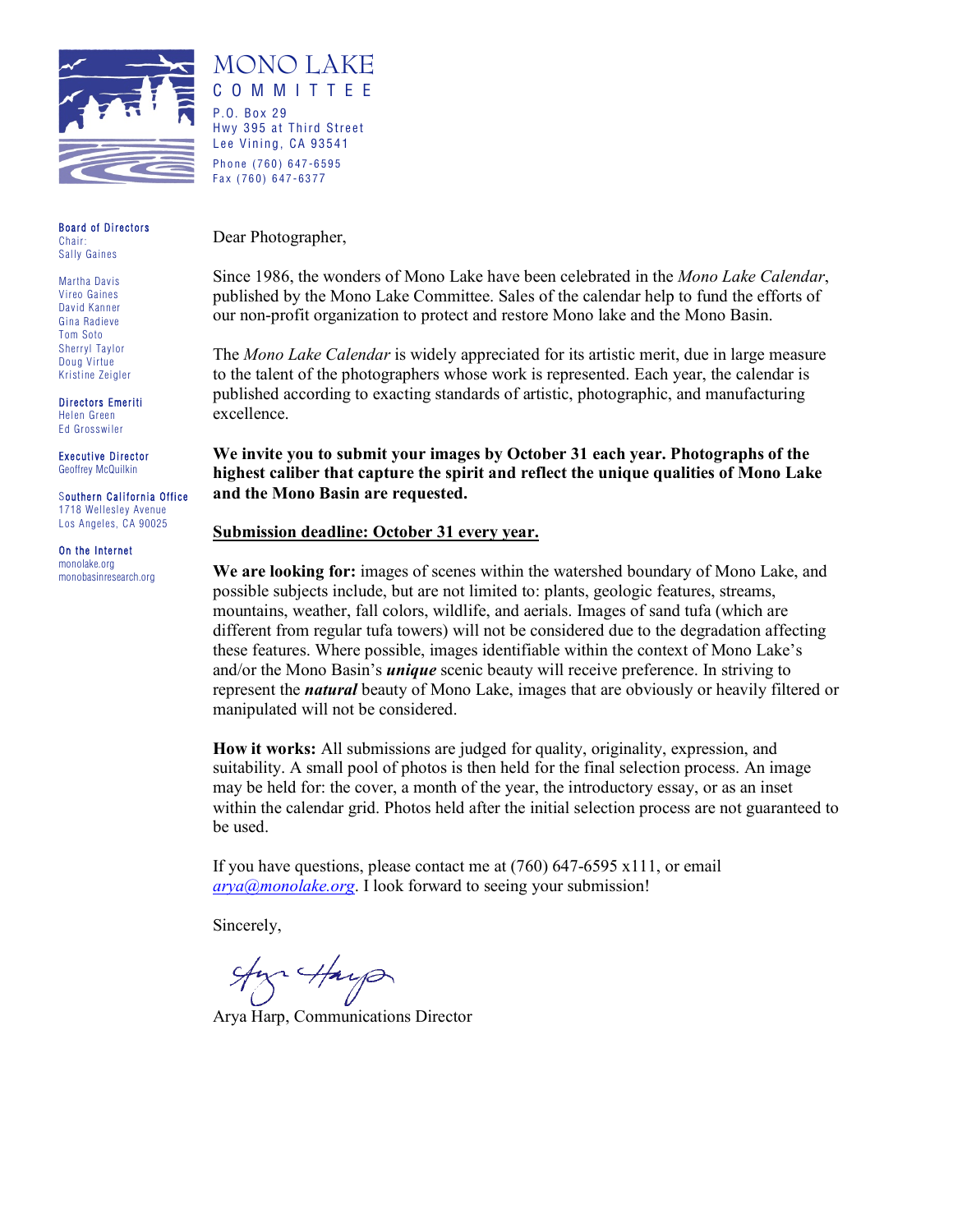

# **Mono Lake Calendar Submission directions & requirements**

**Deadline: October 31 every year**

#### **Images must be:**

- 1. high resolution, color, digital, JPG files (9x12" at 300dpi minimum)
- 2. named with file names that include your name
- 3. accompanied by a completed *non-exclusive license & submission forms*

### **How to submit** (either, or)**:**

- 1. With the online file transfer service/system of your choice that allows us to download your high resolution files and forms for free. Examples include Dropbox, Box, Hightail, WeTransfer, Google Drive, and the like.
	- a. Email me with the link to retrieve your images: *[arya@monolake.org](mailto:arya@monolake.org)*
- 2. A CD or DVD to
	- a. USPS: Mono Lake Calendar, Mono Lake Committee, P.O. Box 29, Lee Vining, CA 93541
	- b. UPS, FedEx, in-person delivery: Mono Lake Calendar, Mono Lake Committee, Hwy 395 at 3rd Street, Lee Vining, CA 93541

Note: a clear photograph of your filled-out submission form is perfectly acceptable.

### **Compensation:**

- We pay \$200.00 for each published feature or essay photo
- We pay \$150.00 for each published inset photo
- An additional \$100.00 and 10 calendars will be provided if a selected image is also used on the front cover
- Published photographer gets 10 calendars each
- All photographers who submit get 1 complimentary calendar

### **Advice from the jurors:**

- 1. Please don't send us obviously-edited images. Over-sharpening, vignetting, and over-saturated colors look fake, and we simply can't use them.
- 2. Send us 25 images. The more we have to look at, the better your chances are.

### **When you will hear from us:**

- We will send you an email confirmation of receipt of your submission within 10 business days of receiving your submission.
- We will let you know if any of your images are being held for the final round by January 31.
- We will let you know if any of your held images are chosen by June 15.
- We will send payments and calendars by July 31.

### **Contact information:**

• Arya Harp, *[arya@monolake.org](mailto:arya@monolake.org)* and (760) 647-6386 x111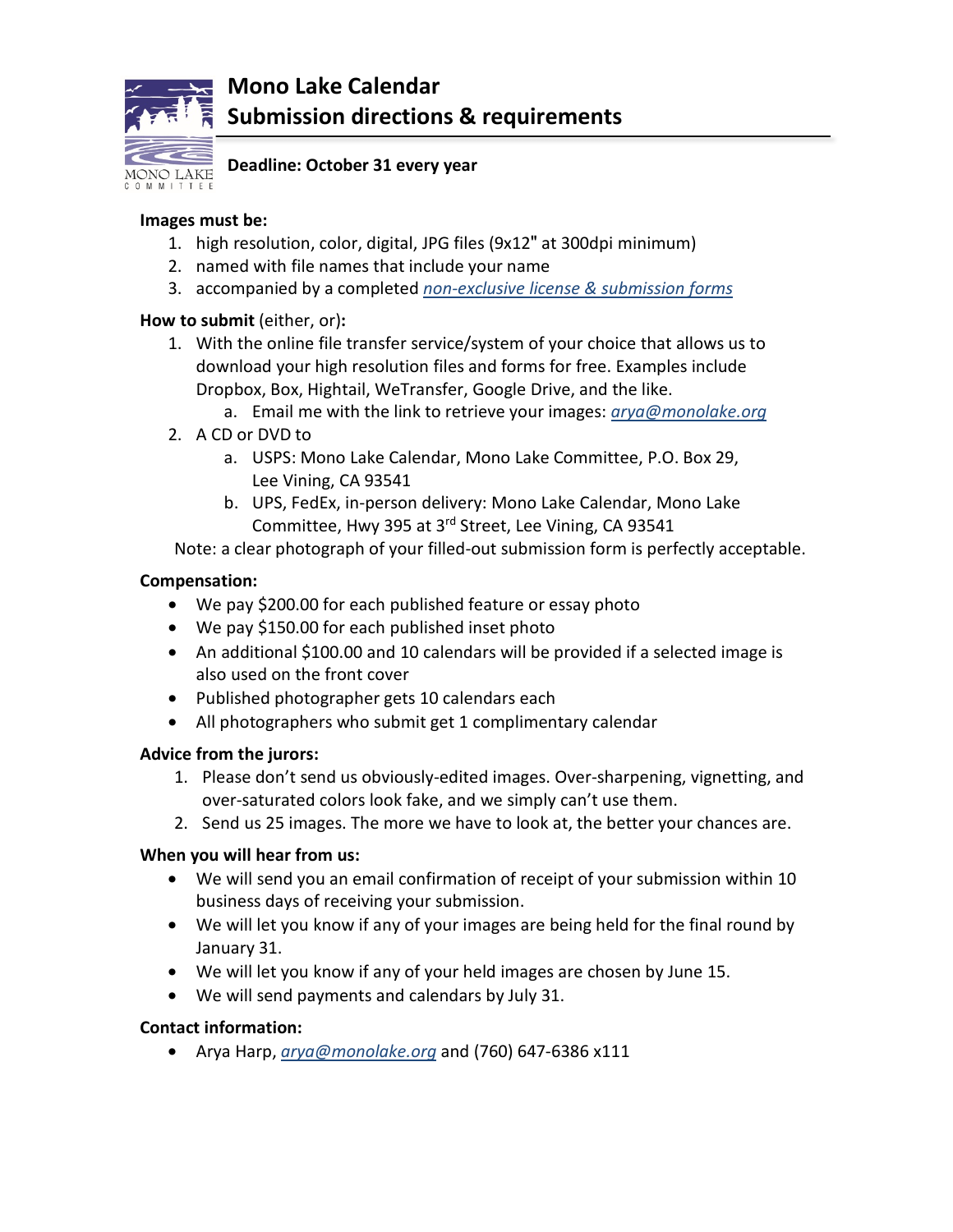1. I, \_\_\_\_\_\_\_\_\_\_\_\_\_\_\_\_\_\_\_\_\_\_\_\_\_\_\_\_\_\_\_\_\_\_\_\_\_\_\_\_\_\_ (hereinafter referred to as "Photographer"), hereby grant to the Mono Lake Committee (hereinafter referred to as "Publisher") the following limited rights with respect to the enclosed photograph(s):

- a. The non-exclusive right to reproduce the photograph(s) in, and in conjunction with, the *Mono Lake Calendar*;
- b. The right to use the photograph(s), together with Photographer's name and pertinent biographical data, in advertising and promotion of that work, including but not limited to the Publisher's annual mailings that offer the *Calendar* to members;
- c. The right to reprint, or to cause to be reprinted, the photographs in connection with any reprinting of the *Calendar* or any part thereof in any medium.

Photographer shall retain any and all other rights in and to the photographs.

2. Photographer has submitted \_\_\_\_\_\_\_\_\_\_\_ (total number of images—25 maximum) for possible publication in the *Mono Lake Calendar*.

3. If Photographer has no images selected for publication, Publisher will provide one complimentary *Calendar* to Photographer as full consideration, the adequacy and sufficiency of which is hereby acknowledged, for images submitted. Publisher will provide ten calendars to Photographer if any of Photographer's images are published. Publisher will pay Photographer \$200.00 per image published as a featured monthly photograph, cover, or as an essay photograph. Publisher will pay Photographer \$150.00 per image published as an inset photograph in the calendar grid. An additional ten calendars will be provided and \$100.00 will be paid to Photographer if any published image is used again on the front cover. No additional compensation, financial or otherwise, will be made. Payment shall be made within 30 days after publication.

4. Photographer represents and warrants that: (a) all photographs are original and created by Photographer; and (b) publication thereof will not violate or infringe any copyright, proprietary right, or license. Photographer further agrees to indemnify and hold harmless Publisher and its licensees from any claim, damage, loss or expense (including reasonable attorneys' fees) arising out of any action as a result of a breach by Photographer of any of the foregoing representations or warranties.

5. Photographer will, for each photograph selected, furnish to Publisher: (a) one full-resolution file for each image selected; and (b) background facts and identification of persons represented therein sufficient to enable appropriate, accurate captions and accompanying text to be written, all for inclusion in the *Calendar*. Upon the request of Publisher, Photographer will obtain and furnish to Publisher written releases from all persons whose recognizable likenesses appear therein.

6. Publisher shall credit Photographer for all photographs published under the uses defined in Paragraph 1. This credit line will include the Photographer's name as written in paragraph 1, above, and a copyright symbol and year.

7. In creating or furnishing the photographs, Photographer shall be acting as an independent contractor and not as an agent or employee of Publisher, or otherwise employed or retained by Publisher. Any associate or assistant retained by Photographer in connection with furnishing the photographs shall be at Photographer's own cost and expense and such person will not, in any event, be or be deemed to be an agent or employee of Publisher.

8. This agreement is not transferable or assignable by operation of law or otherwise.

9. Photographer submits the images (25 maximum) detailed on the attached Submission List (or equivalent) for possible publication in the *Mono Lake Calendar*.

10.Photographer agrees that there will be no reimbursement for loss or damage to digital images.

| Signature | <b>Date</b> |
|-----------|-------------|
|           |             |

# **SUBMISSION DEADLINE: OCTOBER 31 every year**